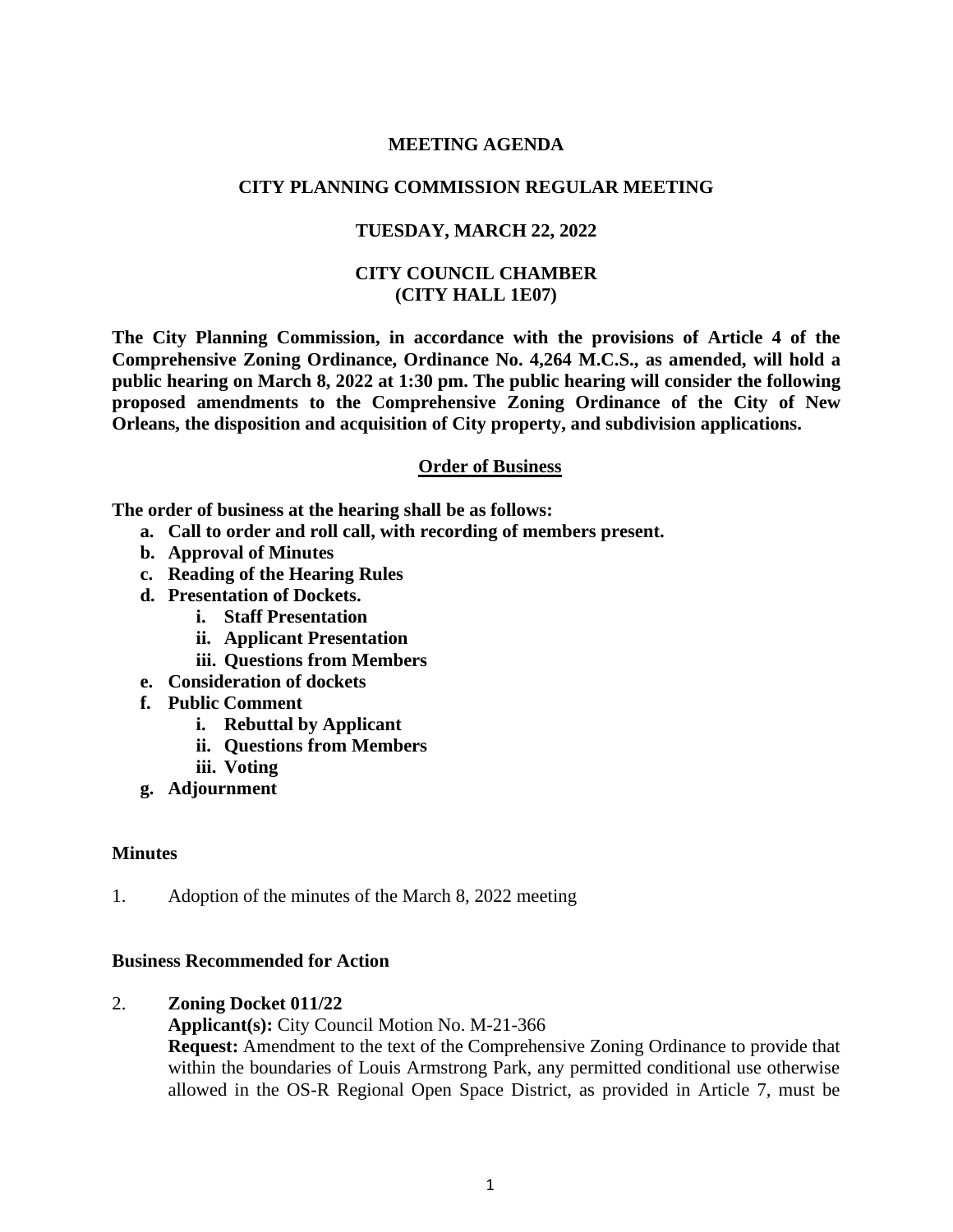determined to be ancillary to the Park's past and present uses to be allowable. The City Planning Commission is authorized to consider text changes to Article 7, amending Article 18 to create a new overlay zoning district, and/or through a map amendment that would rezone all or a portion of Armstrong Park, namely the boundaries of Congo Square to an OS-N Neighborhood Open Space District.

## 3. **Zoning Docket 012/22**

### **Applicant(s):** City Council Motion No. M-21-435

**Request:** Amendment to the text of the Comprehensive Zoning Ordinance to create a definition and/or use standards for an "accessory dwelling unit" and to consider modifying the definition and/or use standards for an "accessory structure" to increase housing opportunities citywide and to provide for the new construction of accessory dwelling units and/or the conversion of existing accessory structures to long term residential uses, to consider the addition of such to use tables in appropriate districts, to establish site design standards, and to make recommendations for any other amendments deemed necessary.

### 4. **Zoning Docket 016/22**

#### **Applicant(s):** City Council Motion No. M-21-475

**Request:** Amendment to the text of the Comprehensive Zoning Ordinance to make several minor amendments to the Comprehensive Zoning Ordinance as described in "Attachment A – Omnibus Minor CZO Amendment Proposal" as attached to City Council Motion No. M-21-475. Attachment A can be viewed on the City Planning Commission's website at www.nola.gov/cpc

#### 5. **Zoning Docket 017/22**

**Applicant(s):** City Council Motion Nos. M-21-478, M-21-0479, M-21-480, M-21-481, M-21-482, M-21-483, and M-21-484

**Request:** Amendment to the text of the Comprehensive Zoning Ordinance to amend:

- Article 4, Section 4.3.D.2 to require a Project Neighborhood Participation Program (project NPP) for any amendment to an approved conditional use (Motion No. M-21- 478)
- Article 15, Section 15.5 to require a Project Neighborhood Participation Program (project NPP) for any Institutional Master Plan (IMP) within an EC Educational Campus District and MC Medical Campus District (Motion No. M-21-479)
- Article 15, Section 15.5 to require a Project Neighborhood Participation Program (project NPP) for any amendments to an Institutional Master Plan (IMP) within an EC Educational Campus District and MC Medical Campus District (Motion No. M-21-480)
- Article 19, Section 19.3.C to require a Project Neighborhood Participation Program (project NPP) for the establishment of any interim zoning district (Motion No. M-21- 481)
- Article 18, Section 18.1 to require a Project Neighborhood Participation Program (project NPP) for the establishment of any overlay zoning district (Motion No. M-21- 482)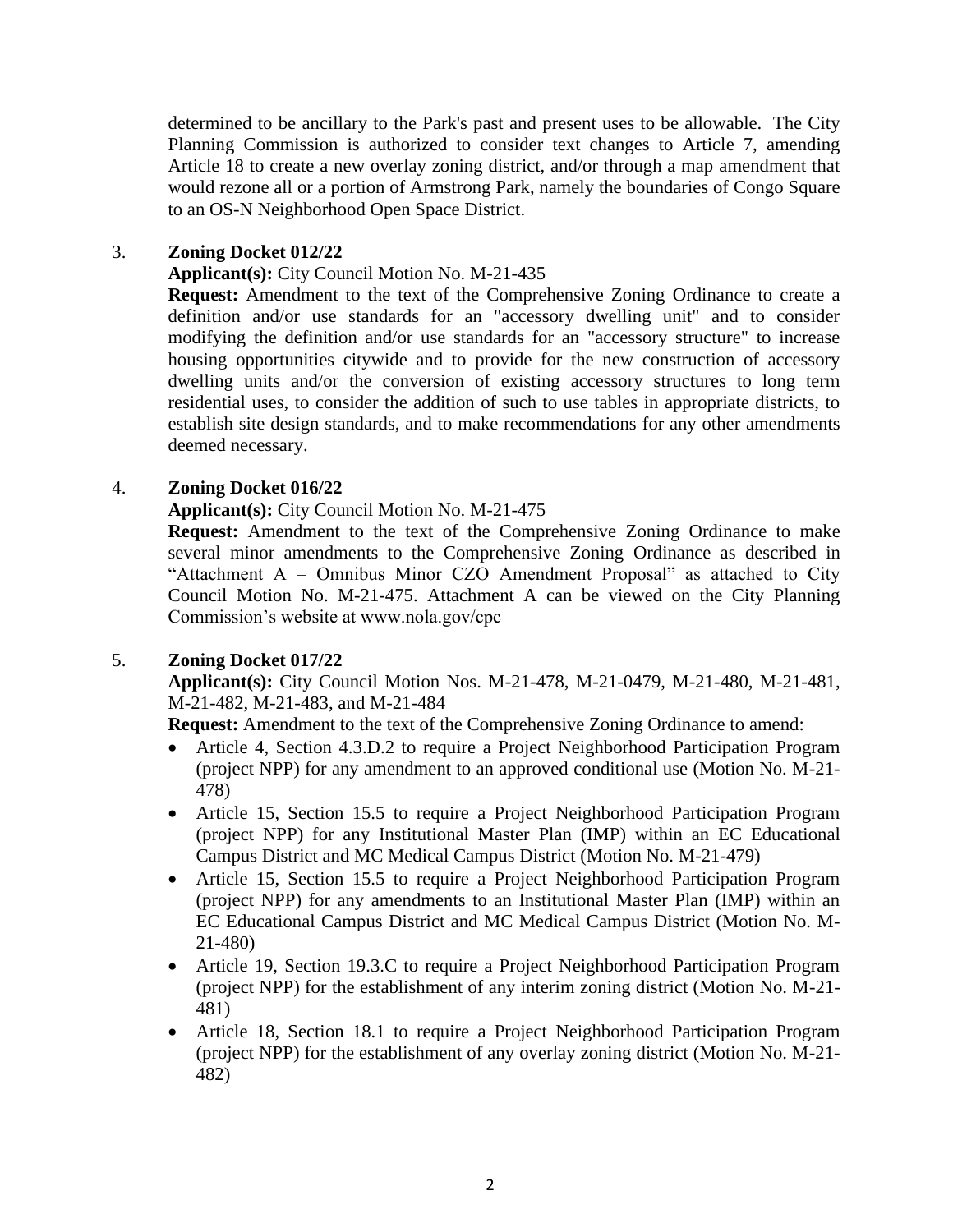- Article 3, Section 3.2 to require a Project Neighborhood Participation Program (project NPP) for any major subdivision (a subdivision creating more than 5 lots and/or a street) (Motion No. M-21-483)
- Article 4, Section 4.2.D.2 to require a Project Neighborhood Participation Program (project NPP) for any zoning text amendment (Motion No. M-21-484)

# 6. **Zoning Docket 018/22**

**Applicant(s):** KCT St. Thomas, LLC

**Request:** Conditional use to permit a neighborhood commercial establishment in an HU-RD2 Historic Urban Two-Family Residential District

**Overlay district(s):** Small Multi-Family Affordable Short Term Rental Interim Zoning **District** 

**Property description:** Square 56, Lot F or portions of Lots 18 and 19,in the Fourth Municipal District, bounded by Eighth Street, Saint Thomas Street, Chippewa Street, and Seventh Street

**Address(es):** 601-605 Eighth Street and 3031-3033 Chippewa Street

### 7. **Zoning Docket 019/22**

**Applicant(s):** 747 St. Charles Ave Investment, LLC

**Request:** Conditional use to permit a hotel in a CBD-5 Urban Core Neighborhood Lower Intensity Mixed-Use District

**Overlay district(s):** Multi-Modal/Pedestrian Corridor

**Property description:** Square 218, Lots 1 and 2, in the First Municipal District, bounded by Saint Charles Avenue, Girod Street, Julia Street, and Carondelet Street **Address(es):** 741-747 Saint Charles Avenue

# 8. **Zoning Docket 020/22**

**Applicant(s):** South Market Properties, LLC

**Request:** Conditional use to permit a hotel in a CBD-5 Urban Core Neighborhood Lower Intensity Mixed-Use District

**Overlay zoning district(s):** Multi-Modal/Pedestrian Corridor

**Property description:** Square 234, Lots Y and 25, in the First Municipal District, bounded by Baronne Street, Girod, Carondelet Street, and Julia Street **Municipal address(es):** 704-714 Baronne Street and 828 Girod Street

# 9. **Subdivision Ratifications**

This ratification includes applications that have not yet been certified by the staff and where the Commission is ratifying the staff determination that the application may be reviewed and approved administratively.

#### **Business Recommended for Deferral**

10. **Zoning Docket 027/22 -** *Recommended for deferral to the April 26, 2022 CPC meeting* **Applicant(s):** Jeffrey Benton and Lauren Pray